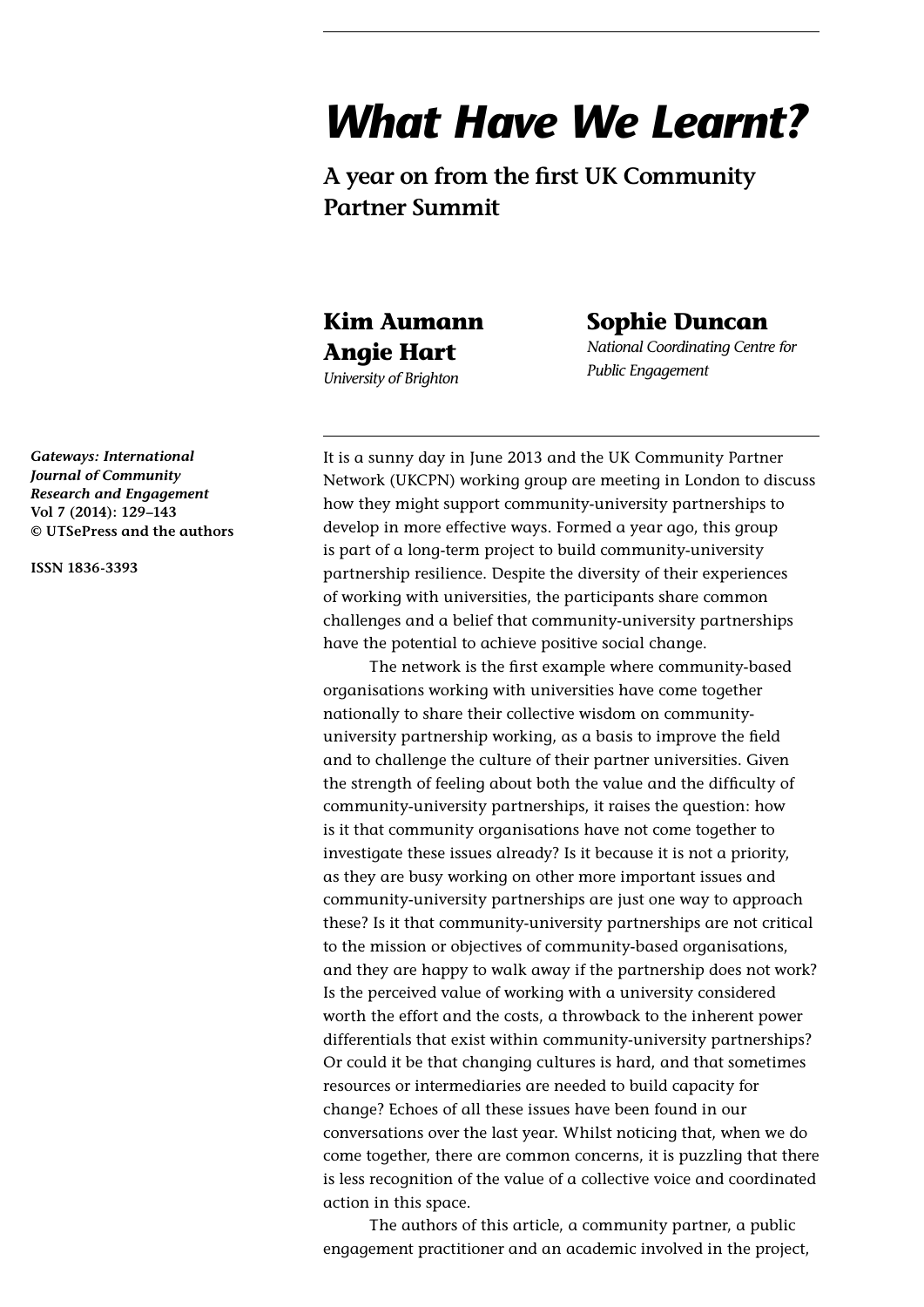took this opportunity to reflect on the journey travelled so far. In the article we do not attempt to solve all the issues and challenges we have faced, but to open them up for further reflection.

# **THE CONTEXT**

The UK Community Partner Network working group came out of a Summit held in June 2012. The Summit brought together 20 community partners and 10 engaged academics from across the UK to think about ways of building community-university partnership resilience. It was part of a successful grant application that argued the need for community partner infrastructure support and real decision-making powers, to create enduring communityuniversity partnerships for the future.

Interestingly, it was the academic amongst us who spotted a major capacity issue for community partners to take part in individual partnerships, or to get involved in the larger strategic work, to influence and promote good partnership practice. She noticed that, whilst many academics have the opportunity to support their ongoing learning by attending conferences and securing faculty buy-outs, community partners rarely, if ever, get to network to share their experiences, consider solutions to partnership problems, or increase their knowledge base. As both academics and community partners testify, funding for community partner participation is very hard to acquire, and UK public and voluntary sector funding cuts are making the strategic inclusion of community partners even harder. With this in mind, the 2012 Summit was our first attempt to craft a space for community partners to network, share experiences and good practice, and explore the potential for a UK-wide community partner network.

The Summit was part of a larger project made possible by funding through the Connected Communities Programme (see: www.ahrc.ac.uk/Funding-Opportunities/Research-funding/ Connected-Communities/). The Connected Communities Programme is an unusual cross-research-council funding stream, led by the Arts and Humanities Research Council, which aims to understand the changing nature of communities and community values in their historical and cultural contexts, and the positive and negative role of communities in sustaining and enhancing quality of life. Submitting a successful application co-written by academics and community colleagues, and supported by seven community partners and eight academics, was no easy task.

Connected Communities Programme funding is research funding and projects are required to be led by academics. What was challenging for the project team was how to create a space where community partners could lead the agenda, and balance this with the needs and interests of the academics involved. This has been a creative tension within the project – opening up interesting discourse amongst the team and helping all of us to reflect on how our roles play out in the running of the project. It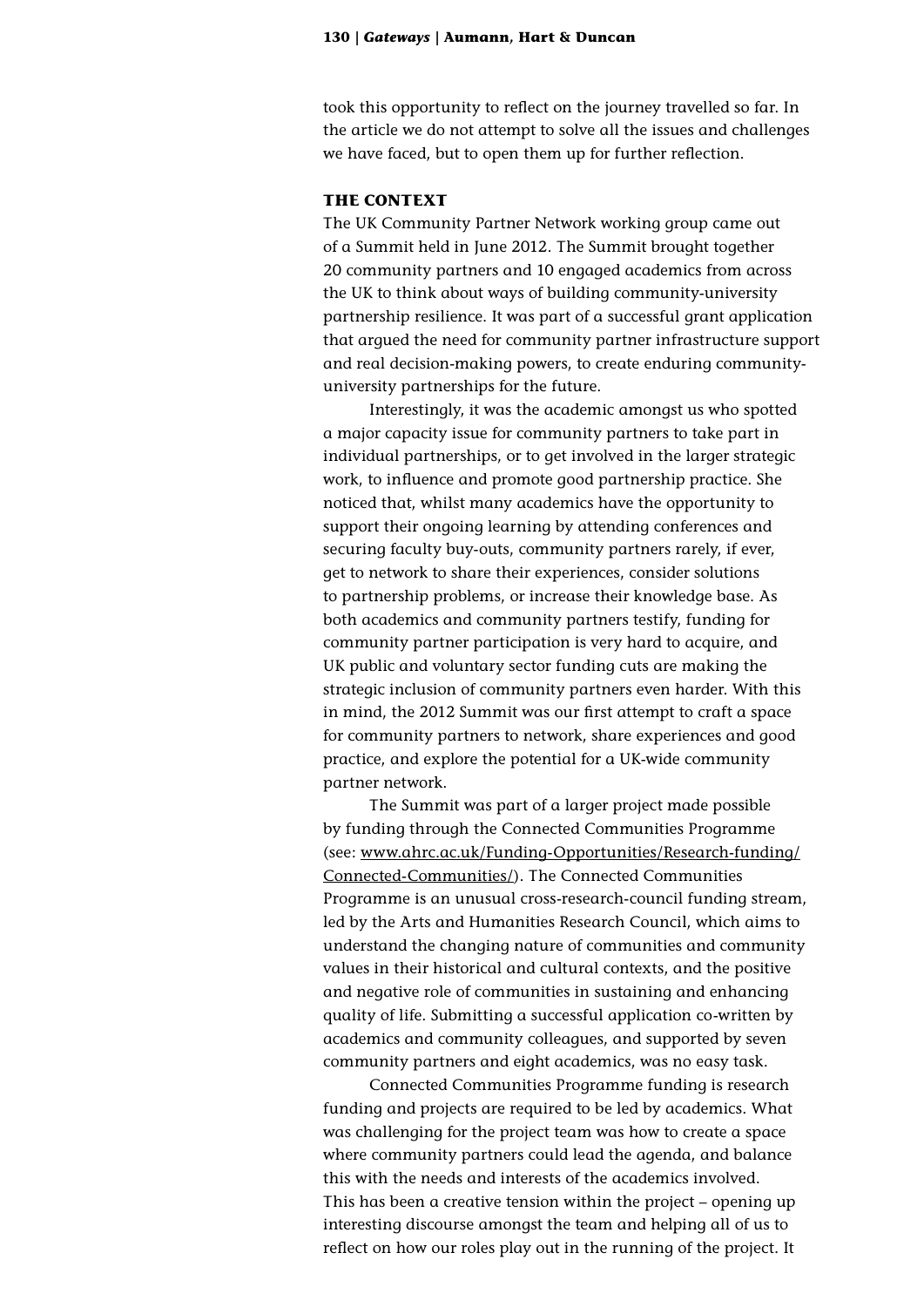has been, perhaps, most apparent to the lead academic, who is used to having much more of a controlling interest and leading role in projects than that which played out in this one.

The success of the Summit was in part due to the involvement of two well-respected public engagement organisations equipped to provide infrastructure support and credibility to the event, and a long-standing community partner able to lend a degree of authenticity to coordinating the work. Having an experienced community partner with intimate knowledge of community-university partnerships was fundamental, as was the involvement of a small working group of community partners who came together to help plan the Summit.

The Summit was held over two days, with the first day solely for experienced community partners who had been working for over three years with universities to address social justice challenges together. This deliberate target group and boundary was drawn to encourage depth of discussion and facilitate achievable outputs, with the hope of including more community partners in the future if the network took off. Community partners were then joined on the second day by a small group of engaged academics, who shared their belief that things should and could improve, to expand the conversations about ways to build more effective community-university partnerships in the future.

The decision whether or not to include academics in both days of the event was a difficult one. We wanted to create a safe space for community partners to openly reflect on their work, but also wanted to recognise that community-university partnerships are about partnership and perhaps, therefore, all members of these partnerships should be involved throughout. While the authors held slightly different opinions about this, we agreed that until the community partners had met together we would be unable to explore whether we shared agendas in common, and that community partners may be inhibited from honest reflection were their academic counterparts in the room. This proved to be an effective way of running the event; however, it was not popular with some participants.

Together the Summit attendees agreed to do three things: —Set up a UK Community Partner Network to bring people together, virtually and face to face, to support and build community partner capacity for effective partnership working

—Develop a community partner 'sat nav' to guide partners and navigate the terrain of partnership working with universities

—Explore opportunities to participate in discussions and activities that could lead to policy change, to better support community partner involvement in partnership working in the future.

We are currently working together to deliver these three things. So far, through additional funding from the Connected Communities Programme and the National Coordinating Centre for Public Engagement (NCCPE: [www.publicengagement.](file:///C:\Users\kca10.UNIVERSITY\AppData\Local\Microsoft\Windows\Temporary%20Internet%20Files\Content.IE5\8J2KV531\www.publicengagement.ac.uk\) [ac.uk/](file:///C:\Users\kca10.UNIVERSITY\AppData\Local\Microsoft\Windows\Temporary%20Internet%20Files\Content.IE5\8J2KV531\www.publicengagement.ac.uk\)), we have written a vision statement, produced a Summit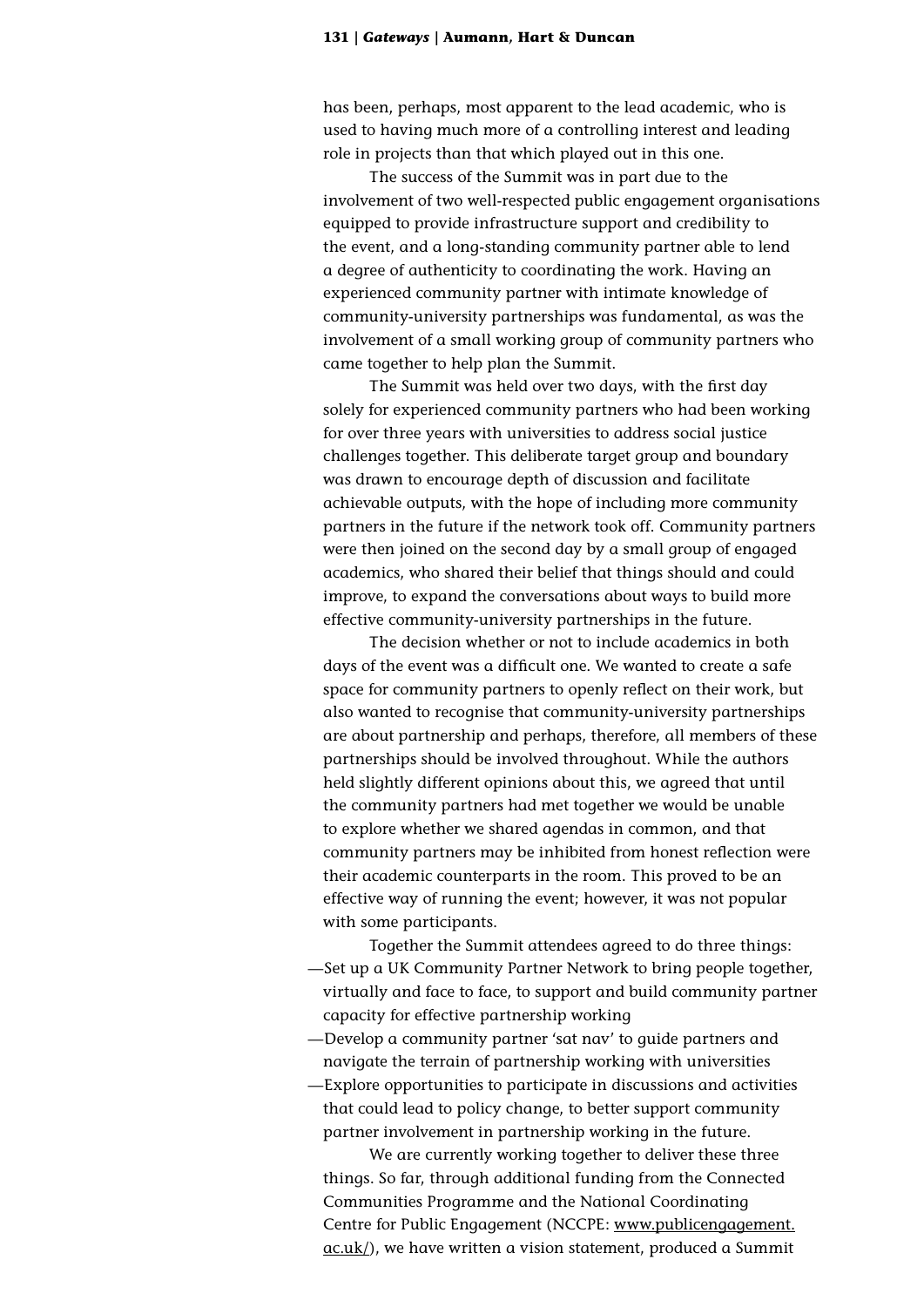film, established an email list, created a web presence for the network, and presented our work internationally to learn from other countries' perspectives of community-university partnership working. We have also conducted an online community partner survey and focus groups which support these activities.

Whilst the Summit could be seen to be the start of the UKCPN story, we need to go back slightly further in time to consider other sources of insight and learning to better understand the roles and perspectives of communities in this important work. One of the difficulties of doing this is explained in a paper which explores the literature about university public engagement and highlights that '[r]esearch in the field is highly dispersed – scattered across multiple disciplines, adhering to different values, using different methods and mobilising different research traditions, making it hard for people to discover and draw upon each other's work' (Facer, Manners & Agusita 2012, p. 2). The report seeks to explain why this is:

*Time pressures and a focus on delivery, means that those leading such activities are also unlikely to draw on the existing research in related fields and are equally unlikely to contribute to them through written or other tangible outputs. Exacerbating this is the fact that academic systems of reward and publication tend to discourage 'engaging' academics from writing up their work in publications seen as outside their main discipline, and also discourages those academics and researchers who are studying engagement processes from producing outputs that are of use and accessible to those seeking to do engagement* (Facer, Manners & Agusita 2012, p. 9)*.*

A further difficulty is that the direct voice of community partners is largely missing from the literature. The vast majority of what has been written about community-university collaboration is presented from an academic perspective and these accounts are mostly published in journals – a format of little relevance to community partners. Incentives for community partners to explore and reflect on partnership working in this way are limited. In addition, whilst there is a body of literature that explores the nature of community-university partnerships, both for research and for service learning, Stoecker et al. (2010) make the critical observation that there is little which investigates the value for the community partners themselves. A current study by researchers and community partners in Canada explores this very issue (see the project page at: [http://carleton.ca/communityfirst/\)](http://carleton.ca/communityfirst/).

The Summit participants highlighted seven specific challenges for effective community-university partnership working: dealing with different cultures; negotiating expectations; building relationships; engaging students for mutual benefit; tackling issues of power, equity, capacity and funding; measuring value and effectiveness; and building a legacy. These themes are also found in the literature. For example, Stoecker and Tyron (2009) reflect on 67 interviews with staff in community organisations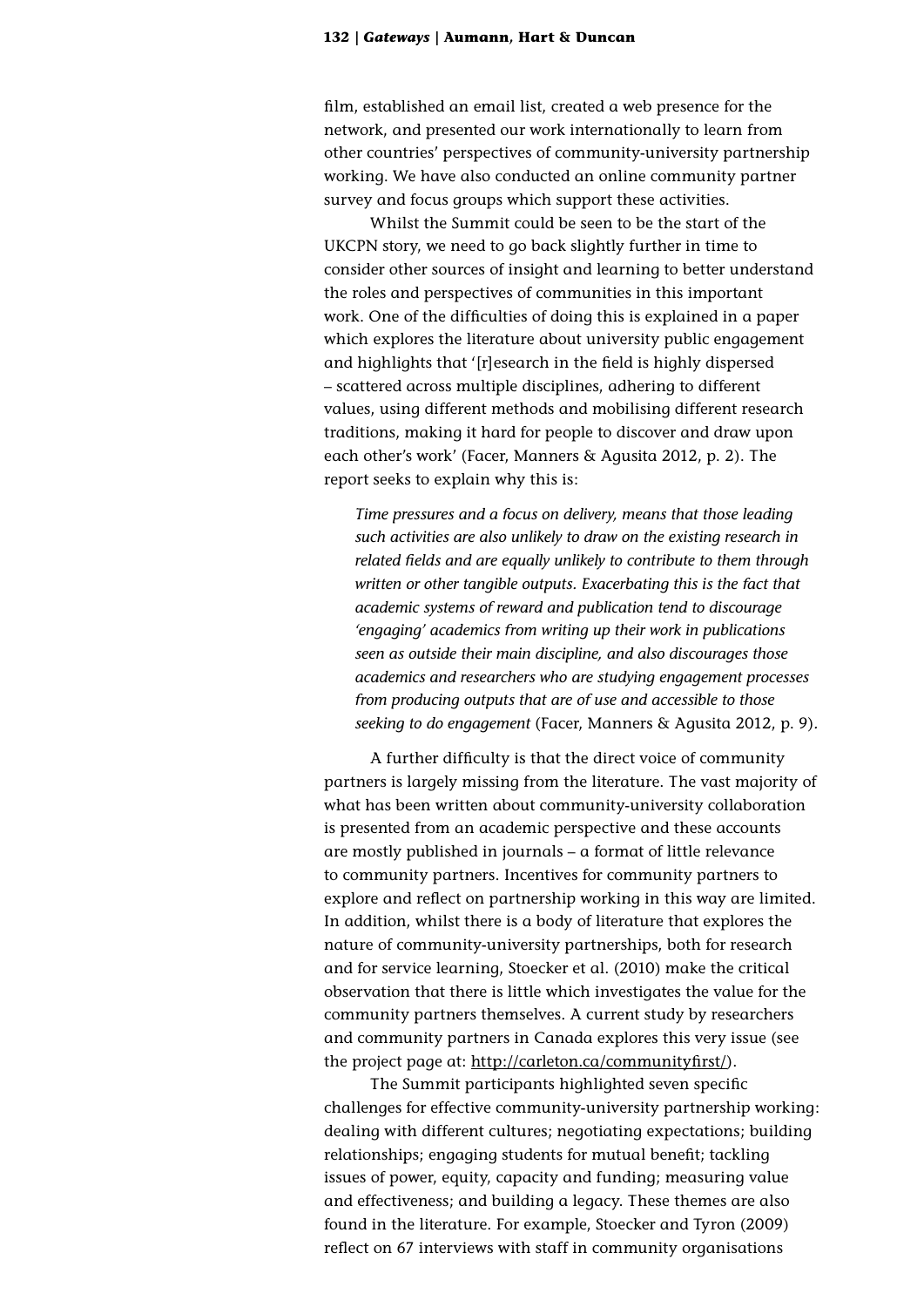who were working with universities to develop service-learning (opportunities for students to enhance their learning through working in partnership with community-based organisations). They identify a number of challenges, including cultural differences in the willingness to identify as learners or experts, the community-based organisations being more comfortable with the former and academics with the latter, and the assumptions that each partner made of the other.

In addition, the Connected Communities Programme has funded a range of scoping studies which cover a diversity of issues, many of which are pertinent to our work and have provided further insights. One such study concludes: 'Given CCP's coproduction agenda, further studies might seek to enhance the role of community partners, including community partner-led bids, or ones explicitly aimed at community-university capacity building' (Hart et al. 2011, p. 9).

There has also been significant investment in developing ethical frameworks to inform community-university partnership working. The ethical guidelines produced by the Centre for Social Justice and Community Action, University of Durham and National Coordinating Centre for Public Engagement (2012), and co-developed by Sarah Banks (academic) and numerous community partners (Banks et al. 2013; Durham Community Research Team 2011), provide a useful steer as to how to ensure partnerships are mutually respectful and purposeful.

There is clearly much value in exploring this literature in more depth. It has reminded us that there are great resources, literature and learning, from which we can draw inspiration and understanding, and there is a need to provide easy and relevant access points for academics and community members to engage with it. That said, more research is needed to better understand the roles and perspectives of communities in this important work.

# **INTERNATIONAL PERSPECTIVES INSPIRE AND REASSURE**

The community partner working group was funded to participate in three international conferences. These provided inspiration, as well as lots of opportunities for practical learning, to augment the other sources of evidence we have considered.

### **Reassuring Realism**

The Community-Campus Partnerships for Health (CCPH, see: [www.ccph.info/\)](file:///C:\Users\kca10.UNIVERSITY\AppData\Local\Microsoft\Windows\Temporary%20Internet%20Files\Content.IE5\8J2KV531\www.ccph.info\) set up their first community partner forum back in 2006. Five years later, they delivered a conference for 100 community partners focused on community-based participatory research, which a member of the working group attended. We have taken significant inspiration from their work, and imagined that the UK Community Partner Network might develop along similar lines. When our early experiences suggested it was going to take time to coalesce as a network, meeting with CCPH's founding Executive Director reassured us. Despite having a key focal point, a strong shared agenda and a large number of organisations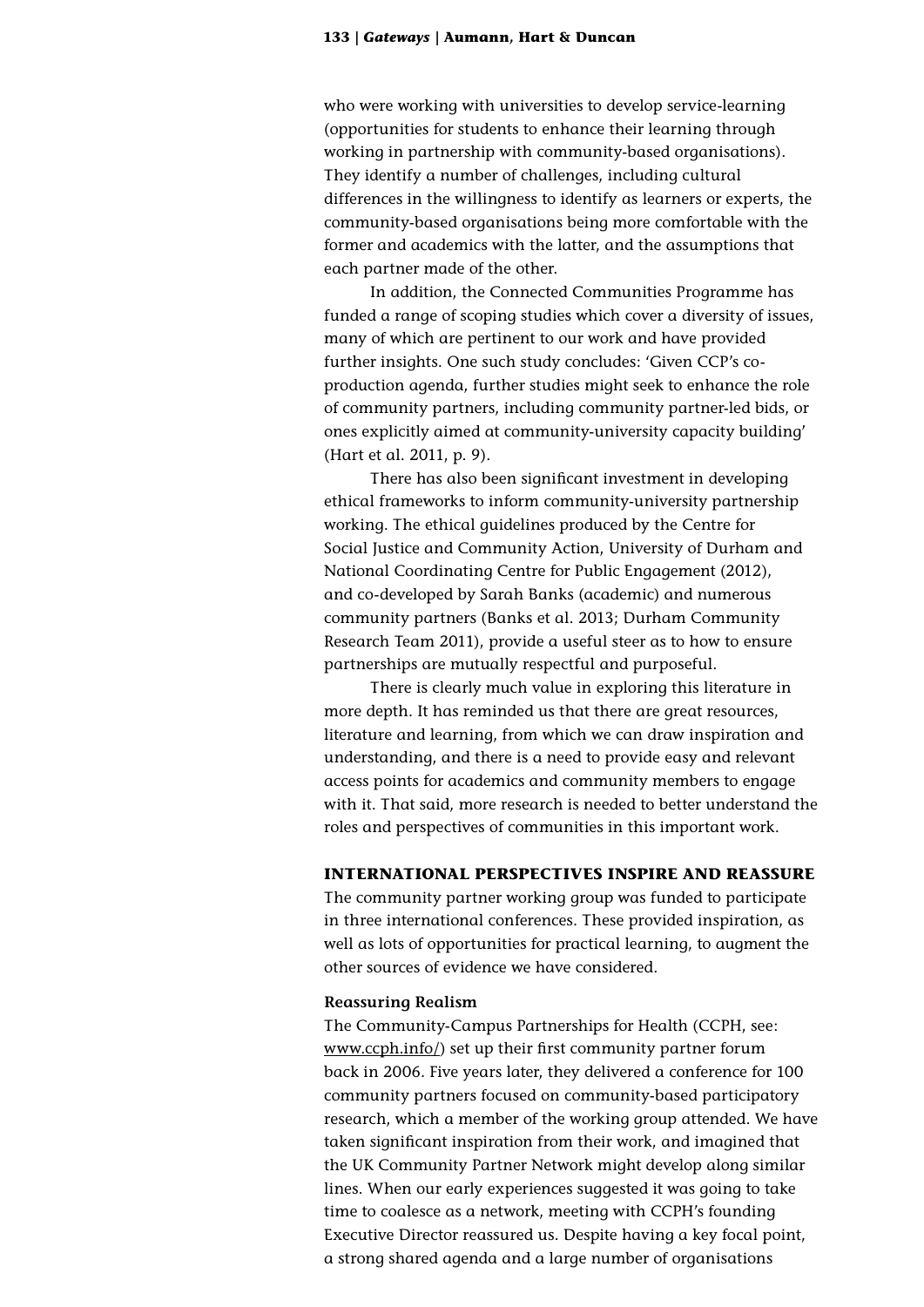participating, the CCPH network took around five years to get established. A critical part of this phase was to build community partner capacity to engage and to pursue policy change. Tools they used in this effort included training sessions run via conference call, community mentors and national conferences. They now regularly submit responses to research agencies' strategic plans, participate in peer review processes, and secure community partner places on research agency and health-focused decisionmaking committees. Of particular note for us was that the group had received consistent organisational support and had taken time to reach this point of influence. We therefore recognise that capacity-building elements are a critical feature of developing a mature network that can begin to influence community-university partnership working locally, regionally and nationally.

## **Linking with the Global Agenda**

Members of the working group also attended the 6th International Conference on Higher Education, convened by the Global University Network for Innovation (GUNI), which introduced us to a group of academics across the world who are passionate about social justice and the need to develop research with impact outside the academy. Whilst community partners were very few in number at the event, we were privileged to hear of community-university partnerships from across the world seeking to address social inequalities through research and student engagement. Whilst the power differentials in partnership working were discussed, there were few solutions offered on how to make a space for a new way of working.

The conference was supported by the UNESCO Chairs for Community Based Research and Social Responsibility in Higher Education. Their mission centres on the critical need to co-create knowledge and one of their key aims is to 'conduct research on dimensions of knowledge democracy and the cocreation of knowledge, identifying the most effective practices in community-university research partnerships with special emphasis on vulnerable communities and less wealthy nations' [\(http://](http://unescochair-cbrsr.org/) [unescochair-cbrsr.org/](http://unescochair-cbrsr.org/)). This is the only UNESCO Chair that is coheld by an academic and a community partner, which seems an important step towards more equitable involvement of community and academic partners within this space.

Several things of relevance to our work emerged from this conference. For example, what stood out was that all parties found it challenging to create more equitable conditions for communityuniversity partnerships to flourish, given the multiple agendas and pressures of participants, and the need to find more ways to come together to develop more effective working in the future. In addition, the need to stand together and provide statements that could speak to policy was one tool that could be used to develop this work in the future. Such a statement was developed as the culmination of the conference (see [http://unescochair-cbrsr.org/](http://unescochair-cbrsr.org/pdf/resource/GDIII-Final-May_20.pdf)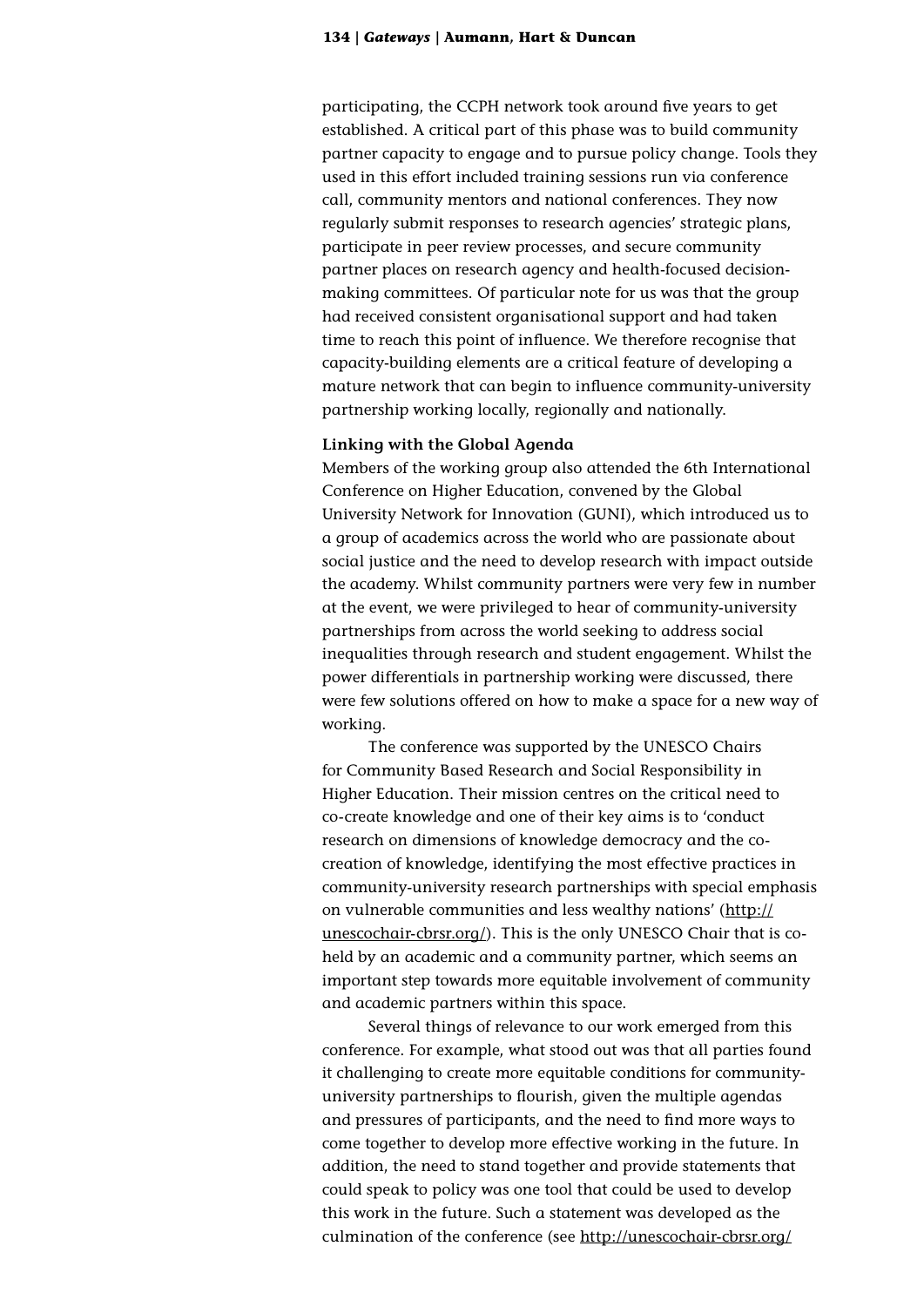[pdf/resource/GDIII-Final-May\\_20.pdf](http://unescochair-cbrsr.org/pdf/resource/GDIII-Final-May_20.pdf)). Although open to all to participate in this statement, it is relevant to note how few of the signatories represented community-based organisations.

#### **Passion for Partnerships**

The CUExpo 2013 conference saw a broader group of people come together to discuss and build capacity for community-university partnerships. This Canadian-led conference showcases communityuniversity partnerships worldwide. Of the 500 delegates, around 40 per cent represented community-based organisations, which provided a welcome dynamic to the content and tone of conversations. Whilst there are similarities between the UK and Canadian contexts, there are some significant differences. For example, in Canada, community partnerships are foregrounded, particularly due to the First Nations context; they are more likely to involve both researchers and students working together with community partners to address social issues; and there is a strong tradition of service-learning and student placements.

The Summit challenges to community-university partnership working were echoed in the discourse of GUNI and CUExpo, and both conferences offered the opportunity to discuss what great partnership work looked like and to come up with some shared principles of working together. It seems that these conversations – whilst important to build consensus and shared understanding amongst delegates – need to be acted upon. We are currently planning our second Summit and this is foremost in our mind. How do we develop practical ways to move communityuniversity partnership working forward in the UK, and how do we ensure we build on learning we have already? Our international experiences have opened up new vistas and provided important context for our work.

# **DEFINING THE TERRITORY — WHERE TO DRAW THE LINE?**

As the network developed, informed by the literature and conversations with others, we began to recognise the consequences of some of our early decisions about defining the scope of the network. When we set out to explore the potential for a community partner network we were keen to be as inclusive as possible and not make the definition of terms an inadvertent barrier to participation. We wanted to avoid long discussions about language so that we could prioritise our limited time together on themes, actions and ways forward. In principle, this built on our values of inclusion; however, it immediately led to challenges. Were we to start again, we would be clearer about defining key terms. Agreeing definitions at the outset may have helped improve inclusivity (as it may have provided more confidence in those we hoped to include to recognise that the network was for them), provide clarity and boundaries, and enable a more focused start. Clearly, it could be possible later in the process to broaden the initial definitions, but what has proved more difficult is to narrow definitions that were initially very broad. Three areas proved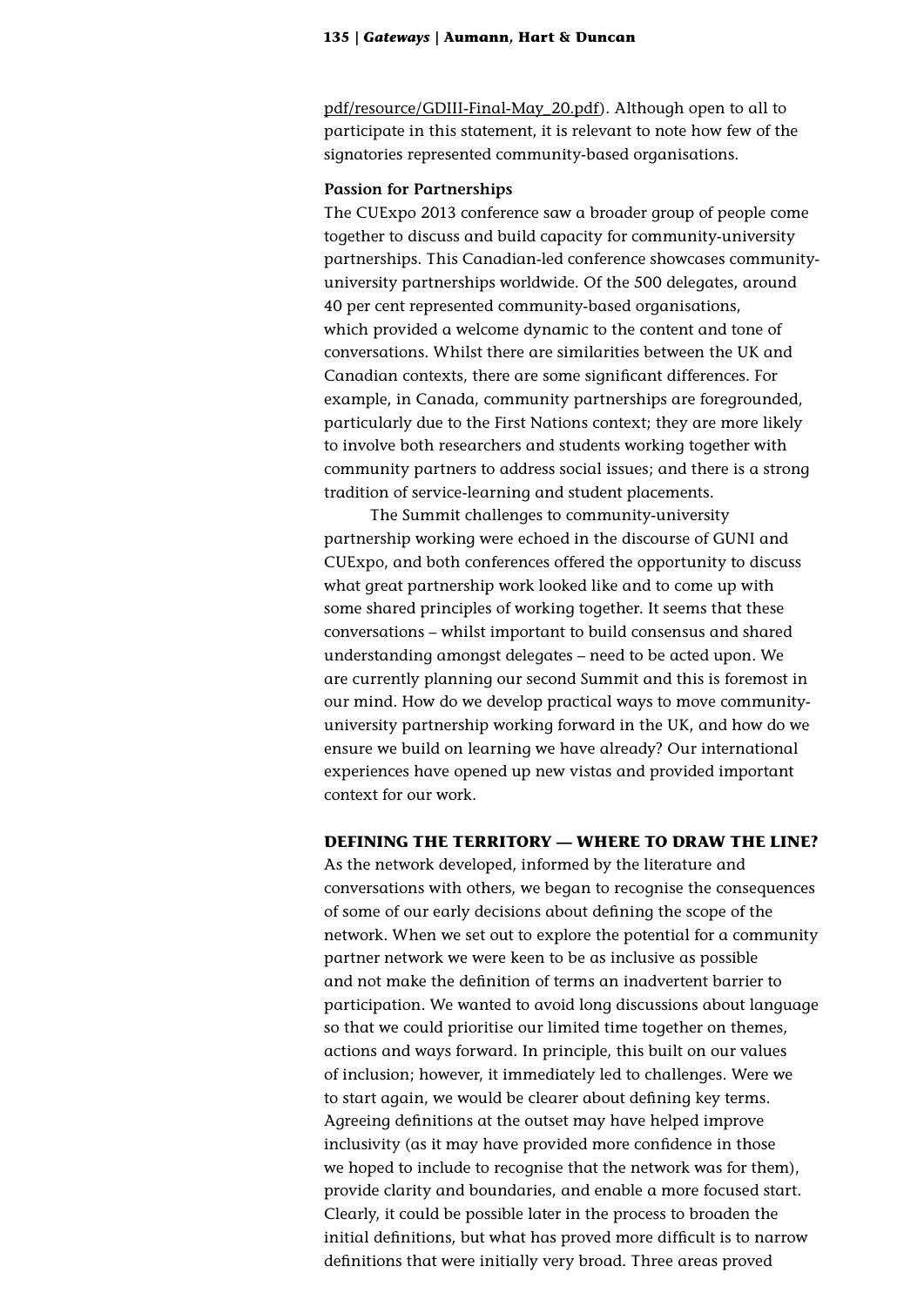particularly challenging – although there is no easy solution to how we might have addressed them differently.

#### **Who is a Community Partner?**

Initially we chose to leave this term undefined, hoping that people would explore the aims of the Summit and consider whether it was something relevant to them. As we were at such an early exploratory stage, we wanted to leave the door open to see who might be interested in the idea of a network and were mindful that there was the possibility that the initiative would fail to garner any attention. Mason O'Connor et al. (2011, p. 4) suggest that '… there is no single uncontested definition of public or community. However, this lack of definition can be considered a strength rather than a limitation, engendering local debate as to what these terms might mean in different contexts'. By not defining 'community partner', we attracted Summit participants from a wide variety of organisations including grassroots, resident or faith-led groups, social enterprises, not-for-profit groups, cultural organisations, national and local charities, the public sector such as schools, public libraries, government workers, and so on. That said, we received quite a few enquiries asking about eligibility, and noticed that some of the organisations we hoped to attract did not have the capacity to participate despite their interest in doing so.

The only defining characteristic for Summit attendance was that individuals needed to have been working with universities in partnerships with a social justice focus for over three years. Whilst this breadth of definition was a strength – the fact that attendees shared common issues and challenges was a strong message to the Higher Education sector – it was also a weakness, as we did not necessarily share enough commonality to immediately form a cohesive network.

CCPH has also struggled with the term – although they have rejected the term 'community partner' because they consider it too referential, as community partners are defined on the universities' terms. They now use terms such as 'community leaders' and 'community-based organizations', but within our context these too are problematic. For example, one unexpected outcome of our work was that a small number of Summit applicants worked as freelancers and did not identify specifically with one particular community group or issue.

#### **What Types of Community-University Partnerships?**

Broadly speaking, Summit attendees worked with universities in three ways: on research projects; providing volunteer placements for university students; or contributing to course curricula. A small minority of attendees were concerned about issues to do with making use of university facilities. Failing to define the types of partnerships meant that the potential sphere of activity for a national network became burdened with trying to map out the territory, rather than identifying commonalities on which to build. Our ambition was that, in time, the network would grow to such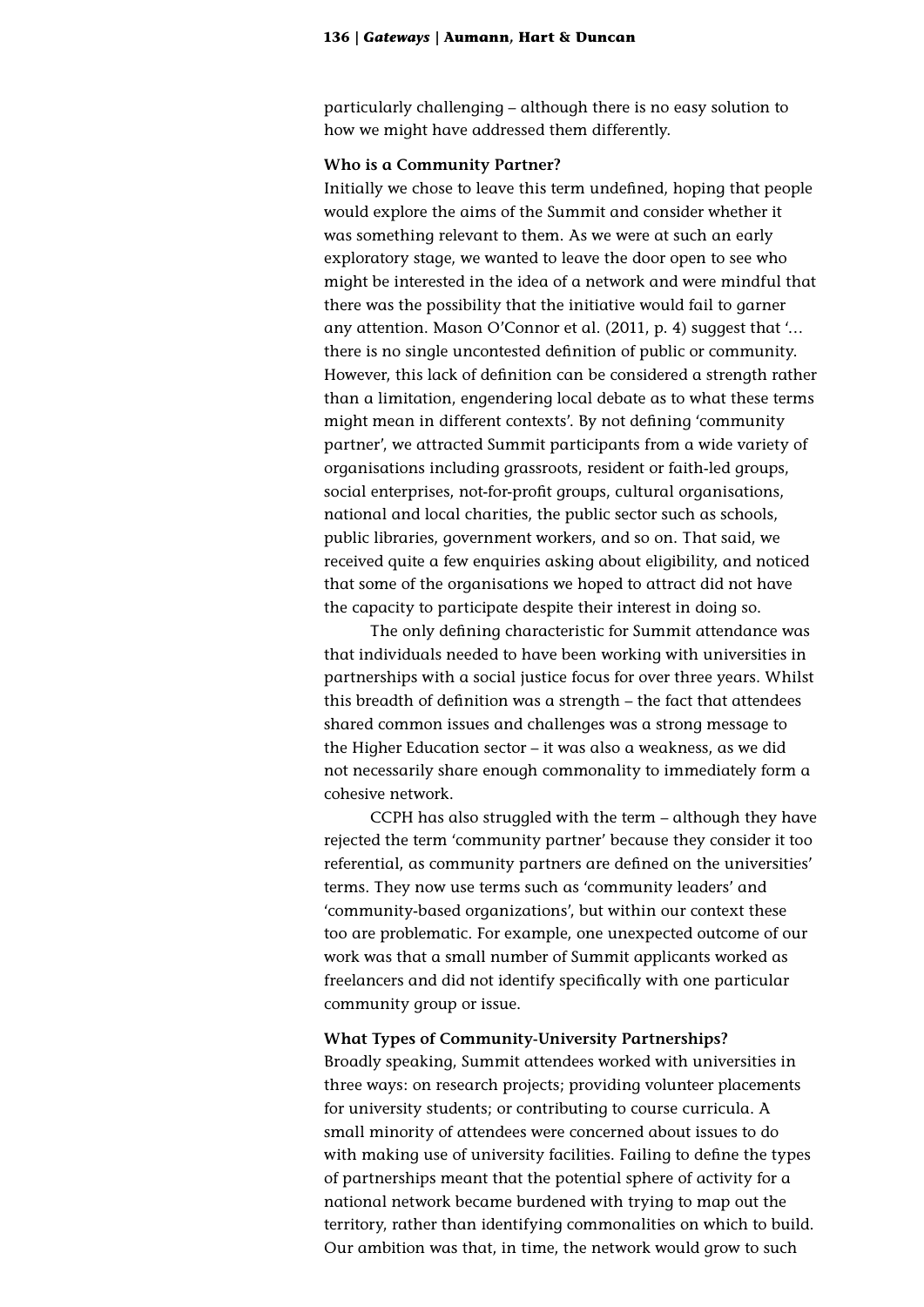an extent that there could be subgroups meeting around specific themes or types of partnerships. Our hunch was that these would be either thematic such as health, social justice or environment, or partnership purpose, for example, research, student placements, volunteering etc. Tightly defining the types of partnership work may have afforded us more focused discussions about how community-university partnerships can help to tackle social inequalities, develop more collaborative research work, or improve student placement and learning practice, all of which were in our minds as we wrote the first funding application.

There remains the opportunity to move in this direction, and there is clear interest from community partners to promote and champion partnership working that has co-production, cocollaboration and action orientation at its heart. Other forms of working together that are less partnership focused are of little interest to the community partners involved so far, perhaps on the basis that those wanting to partner universities in less collaborative ways, for example, to make use of their facilities, are better off targeting their efforts at working with their local university rather than a national network.

# **What Should the Theme of the Network Be?**

When preparing for the Summit we were aware that we only had capacity for 20 community partners. Therefore, it was important to be clear about the focal point for the Summit. We chose 'social inequalities' because this theme was a key driver for those responsible for the original funding application and for those on the Summit planning group.

We defined social inequalities as 'when individual groups in society don't have equal access to its riches such as social status, property rights, education, health care, housing, travelling and so on – in other words, the inequality has its roots in socioeconomic conditions' (Aumann et al. 2012, p. 2). What is interesting to observe is that, despite being the reason people came together, the social inequality theme has not been a strong feature of the discourse of the working group, although it is explicitly mentioned in the Vision Statement they developed:

*Our mission is to help build a fairer society by unlocking the potential of community-university partnerships to positively impact social concerns … We aim to mobilise a network of community partners designed by and for community partners, to harness their knowledge, expertise and enthusiasm for effective communityuniversity partnership working by: a) Raising the profile of community-university partnerships as a mechanism for impacting social challenges …* ([http://www.publicengagement.ac.uk/about/](http://www.publicengagement.ac.uk/about/community-partner-network/about-project) [community-partner-network/about-project](http://www.publicengagement.ac.uk/about/community-partner-network/about-project))

One possible reason for this is that the focus of the Summit, and the subsequent working group, was to strengthen communityuniversity partnership working. Whilst participants wanted to improve community-university partnerships to serve their social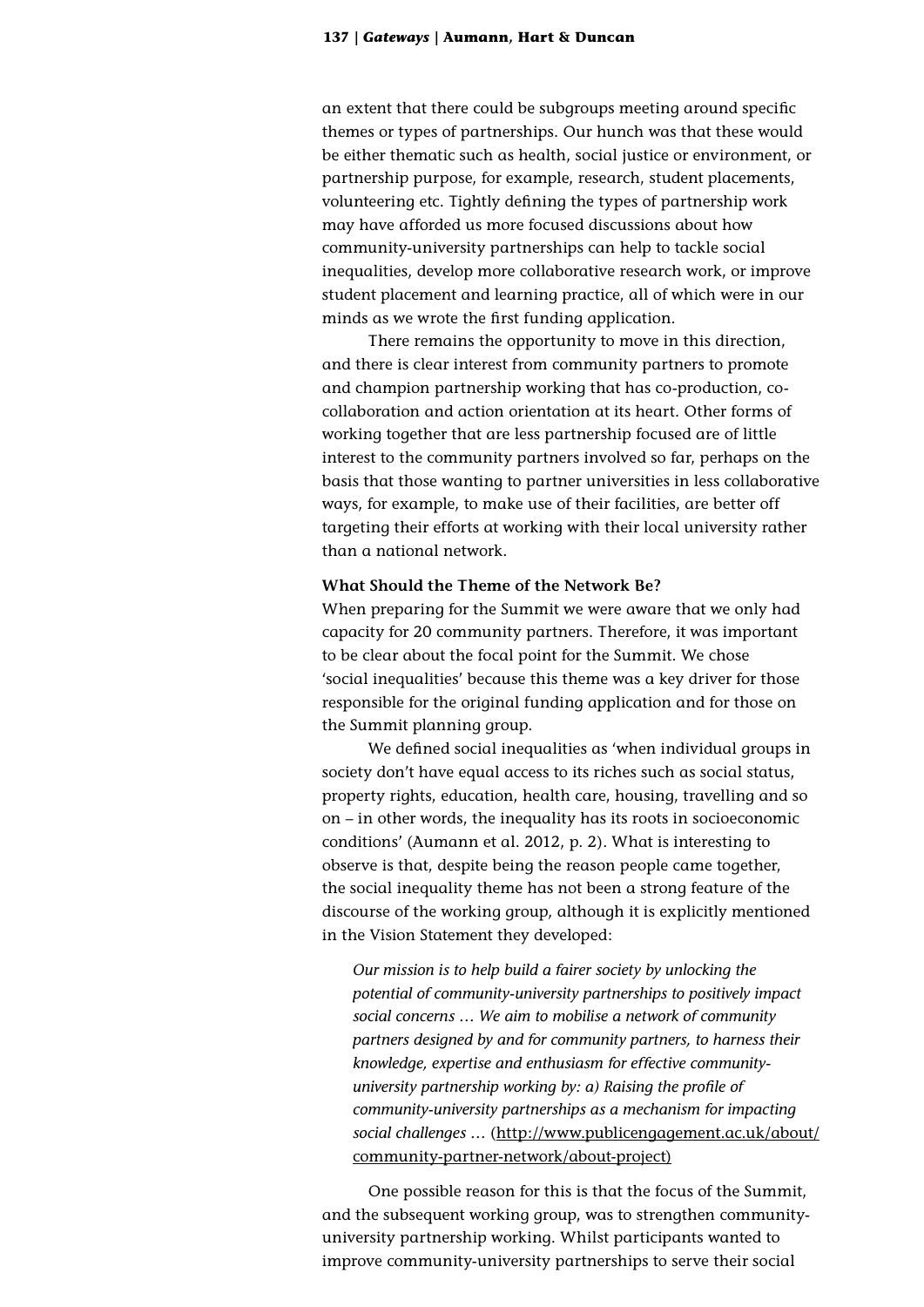justice agendas, the improvement of community-university partnerships was the key reason they came together in this forum. This contrasts quite strongly with the CCPH, who came together to tackle health inequalities, and to recognise the need for community-based organisations and universities to work together to this end.

The Communities of Practice model (Wenger 1998) would argue that people interested in knowledge exchange organise dynamically when there is a common problem to solve and a shared passion to solve it. The common problem we seem to have coalesced over is a need to improve community-university partnerships, by providing resources to help community partners navigate the terrain, a network for peer-to-peer support, and an opportunity to affect culture change in community-university partnership working. Injected into this problem-solving arena is the need to rekindle our passion – a focus on the purposes of community-university partnership working, and the inspiration, insight and effectiveness this style of working brings.

The question remains whether we should have had an even tighter focus for the initial Summit, but it is really hard to assess whether this matters. Would a community partner network be stronger, more robustly defined or more action orientated if organised around a tighter theme, and if so what should that theme be? Or is it too early to know? Theorists such as Aldrich (1999) and Mitleton-Kelly (2003) interested in the evolutionary model of organisations would remind us that even really large organisations started small, and that the emergence of organisations, or a network in our case, takes time if they are to grow organically and be sufficiently flexible to explore possible alternatives to find the most appropriate way to function.

# **GREAT EXPECTATIONS – DID WE REALLY MEAN A NATIONAL NETWORK?**

Contact with our opposite number in North America planted the seed to establish a UKCPN and introduced us to their framework. While we did not give a lot of attention to alternatives, the concept of a 'network' was broadly agreed by Summit delegates, albeit with some useful caveats, such as checking possible overlaps with other networks, clarifying membership, and agreeing how it might be governed and sustained. The term 'network' clearly raises expectations of what it is, what it is not, and what it can do, and the term 'national' also has an impact on expectations.

Once established, a national network could bring collective community voices together to speak to national funding and policy, influence culture change within the Higher Education sector, and provide opportunities for capacity building within community partners and universities. However, we recognised this would take a long time to establish.

Tensions arose within and without the working group between trying to get things going and incubate the creation of a new network, and an eagerness to start influencing wider Higher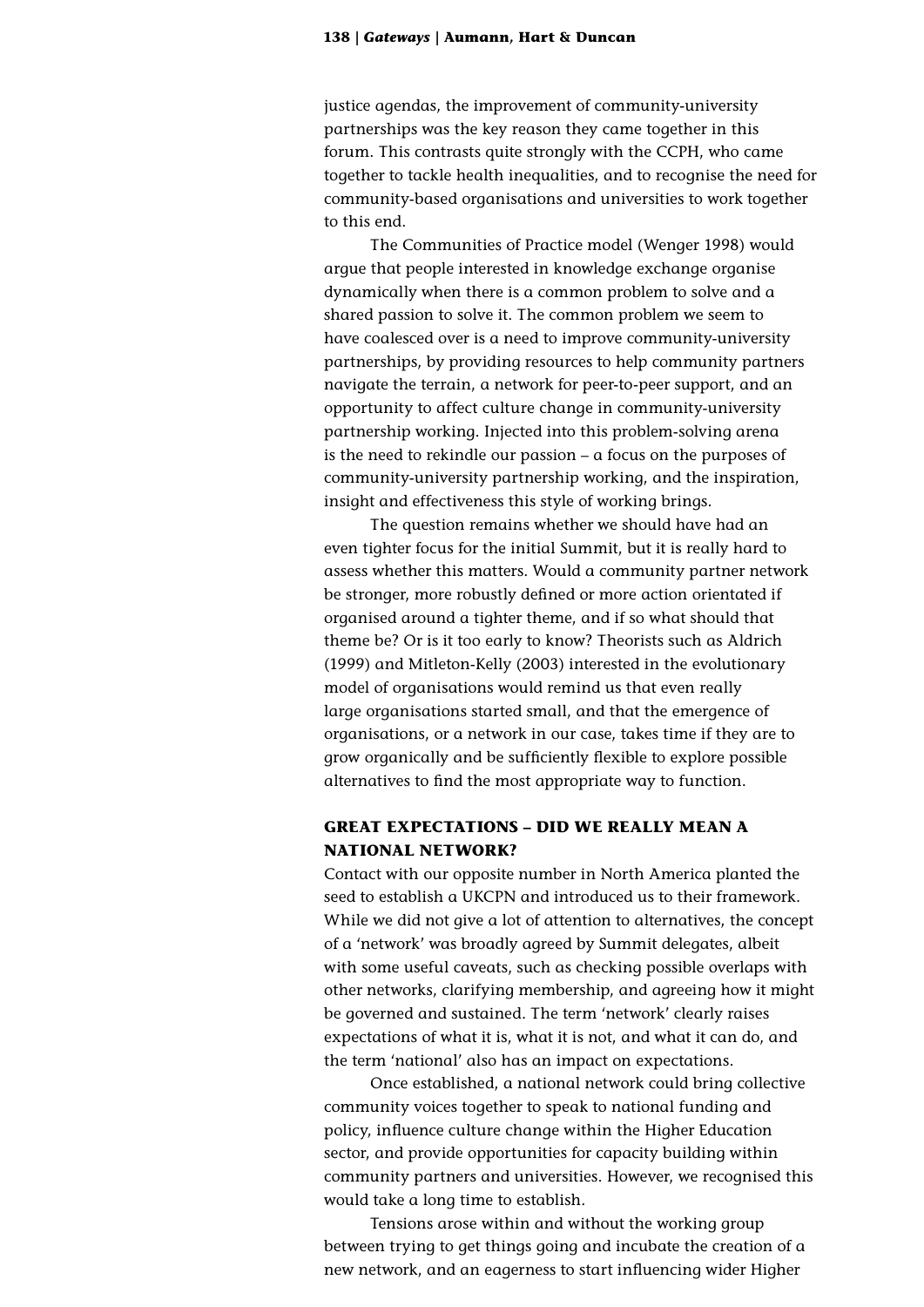Education policy and practice. Whilst it has been encouraging to notice interest from funders and universities in working with the network to recruit external panel members for funding calls, and to advise on community engagement strategies, we need to be cautious about overextending the small resource we have and to whose end it is used. We need to unpick the assumptions and practicalities of what participating in these opportunities means. We do not want to become a tokenistic tick-boxing service that enables universities and their funders to suggest their decisions have been approved by a UKCPN, especially given that we are some way off establishing a network that could be said to represent a wider sector.

It may be that by calling ourselves a 'network' we have inadvertently implied that there is a large group of community partners active, wanting and able to participate in these types of activity, and that they are supported and funded to do so. Clearly this is not yet the case. The UKCPN is still in its infancy, and it will be some time before it is ready to participate in the ways hoped for by our partners.

# **CULTURE CHANGE**

The original Summit and subsequent community partner survey show a strong desire by community partners to change academic culture. Community partners are clearly keen to influence how universities work with communities, and how this can be better supported through funding and policy. Despite this being a key desire, those involved in taking this forward struggled to identify how best to do it, and also to recognise that they too needed to change.

The project benefited from the involvement of a national public engagement organisation set up to stimulate culture change in how universities engage with the public. Research funders in the UK established the NCCPE and Beacons for Public Engagement in 2008. The Beacon projects were focused on addressing some of the cultural barriers to effective engaged practice by universities and their academics. The NCCPE ran a systemic action research process to explore these cultural factors in more depth, which highlighted several factors, including the need for universities to consider their purpose as an institution and how this animates their approach to engagement. What is needed is wider systemic change involving multiple actors in addressing the challenges. 'Embedding public engagement in HEI's will require a major culture change which is rooted in the development of successful action. A learning based approach to change, rather than one rooted in top down directives, is best suited to facilitate the corporate transformation that is needed' (Burns & Squires 2011, p. 44).

Since then, the NCCPE has been working with universities, and their funders, to explore more effective ways to support public engagement. They have developed a self-assessment framework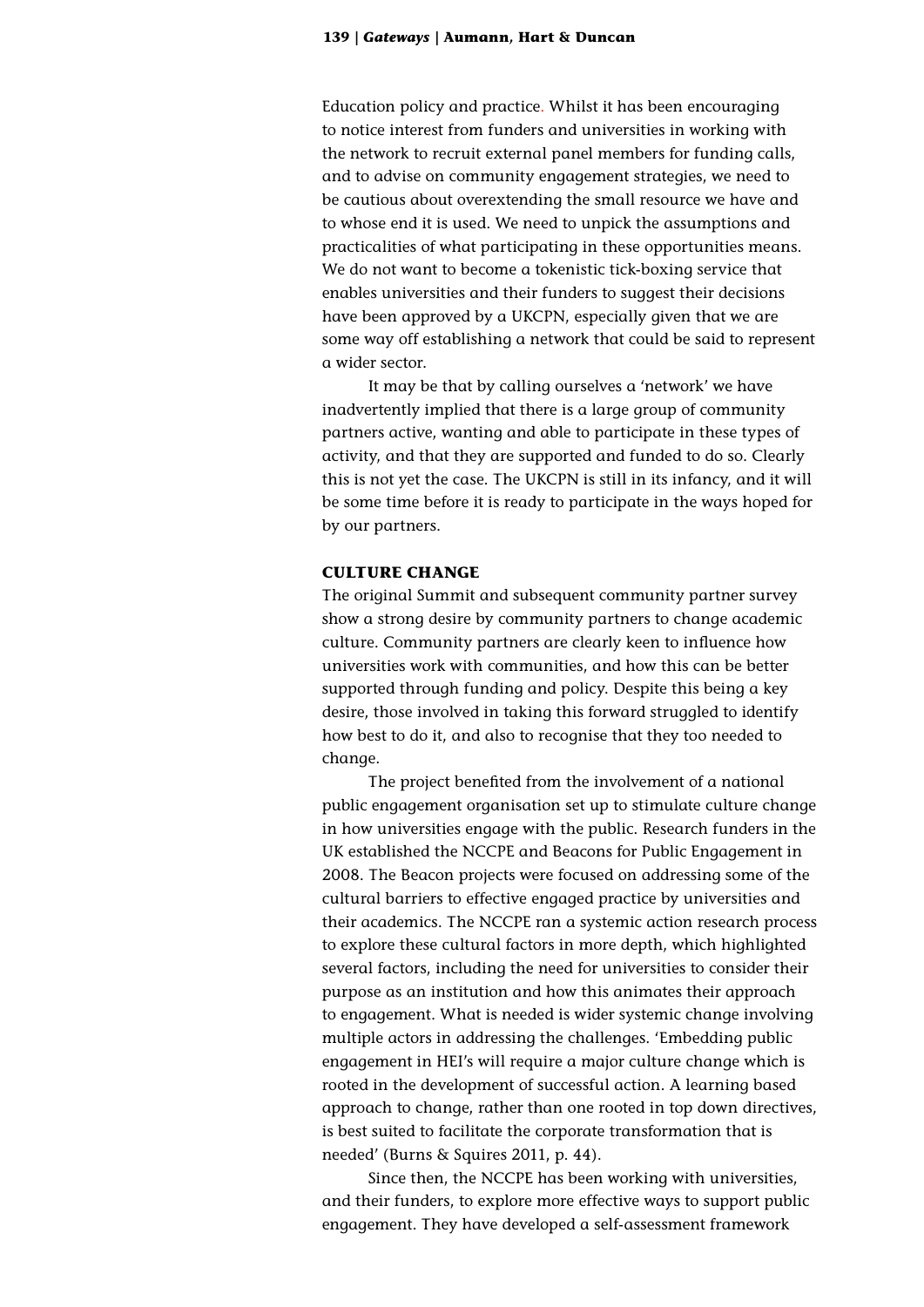for universities, to support them to reflect on how they support public and community engagement in nine key areas [\(www.](http://www.publicengagement.ac.uk/support/self-assess) [publicengagement.ac.uk/support/self-assess](http://www.publicengagement.ac.uk/support/self-assess);

[www.publicengagement.ac.uk/sites/default/files/The%20](http://www.publicengagement.ac.uk/sites/default/files/The%20EDGE%20tool%20V2.pdf) [EDGE%20tool%20V2.pdf\)](http://www.publicengagement.ac.uk/sites/default/files/The%20EDGE%20tool%20V2.pdf) and have sought other models of working that could better support effective community-university partnership working. This is exemplified in the Research for Community Heritage Project, which is a partnership facilitated by the NCCPE between the Heritage Lottery Fund and the Arts and Humanities Research Council, with each party funding communities or universities to work together on heritage projects.

Clearly, an established community partner network could potentially have the capacity to feed into regional and national consultations, highlight specific governance opportunities to be involved in, and develop tools to support community partners to impact local university agendas – but we do not yet have such a network.

Valuing the expertise of community partners, and seeking to use their contributions, time and commitment effectively at the decision-making table, is important. A pragmatic approach to this would be to consider the systemic change needed to create an environment for community-university partnerships to flourish, the investment needed to build community partner capacity and the methodologies that might be employed to address this, for example, through action learning, including all the actors involved in affecting the ecosystem.

There are lessons to be learnt from the extensive participation work in the UK and its growing body of literature (for example, Arnstein 1969; Blackburn & Holland 1998; INVOLVE 2008; Kirby et al. 2003; Lightfoot & Sloper 2002; SCIE 2013), which suggest consultation and participation work needs to be developed and implemented within a wider participation strategy. For example, listening is only half the story; acting on what community partners say, and working to ensure that they are influencing decision-making, are as important. Part of the way a national network could begin to influence culture change would be to seek investment in sustainable engagement processes, including guidelines, toolkits and training for community partners, and building a learning environment for community partners that addresses issues such as leadership, transparency, power differences, ways to assist cultural change, and effective monitoring and evaluation of partnerships.

We are currently reconsidering what the best vehicles are for organising, lobbying and finding a collective voice, and how best to support learning and reflection on practice. In these early days we need to be pragmatic. Clearly, we need to build community partner capacity, and the 'sat nav' and Summit will provide some tools to help do this. Eventually we would hope, like CCPH, to provide peer mentors and infrastructure and support for nominated or elected representatives to participate in decision-making groups.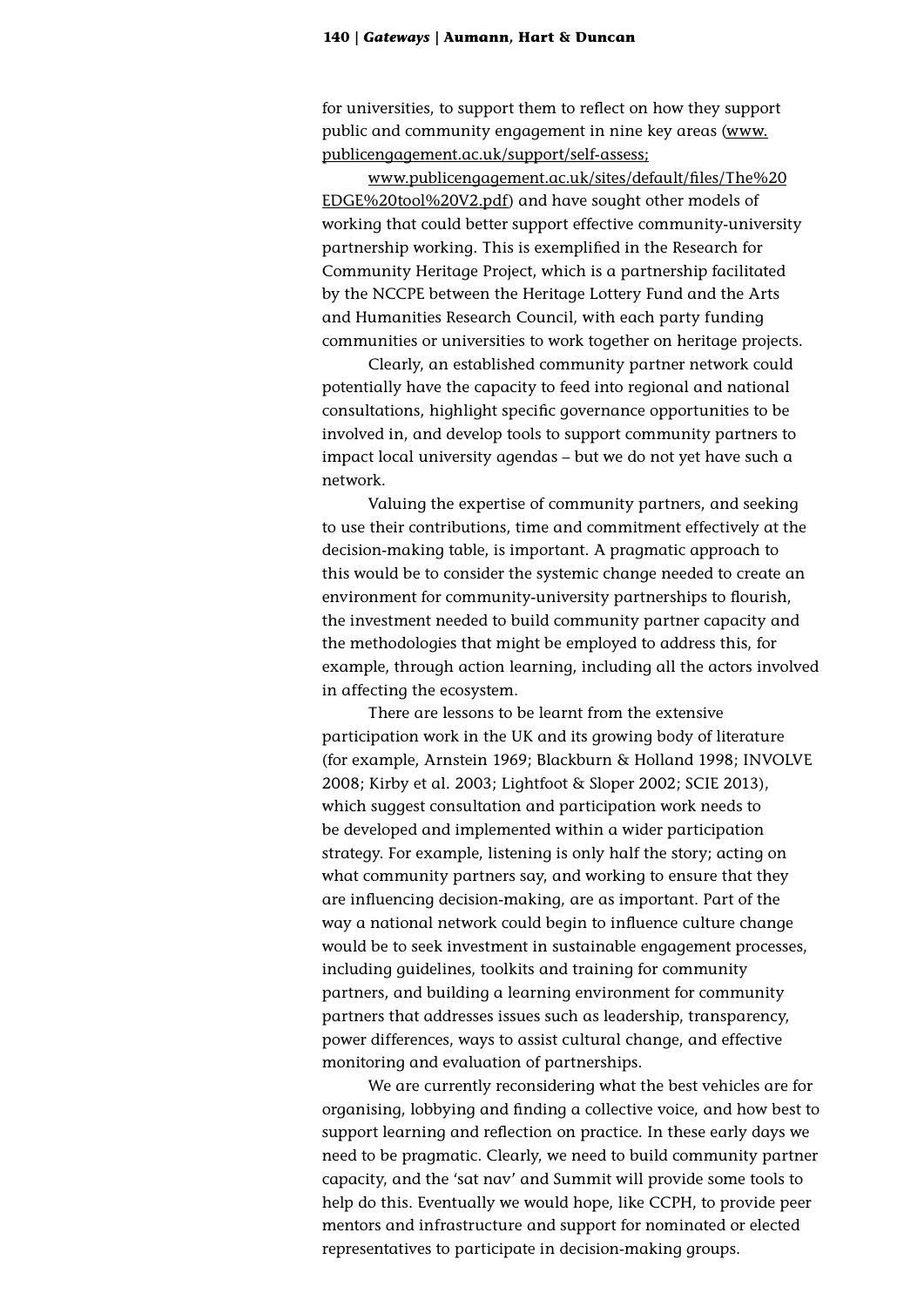# **A SHORT NOTE ON PAYMENT AND FUNDING**

This work has been punctuated by a question that arose time and time again. Should community partners be paid to participate in the network? It relates to the larger question of how community partners should be remunerated for work with universities, and how the funding for partnership working is fairly allocated amongst partners. Clearly, discussions about money belie the greater agenda of power differentials and who owns the decisionmaking. Therefore, the 'money' question became shorthand for exploring the value to community partners of participating in the community partner network and in university partnerships as a whole. The stance taken by the working group was indicative of the values that underpinned it, namely that we need to recognise appropriately the input of community partners – valuing their knowledge, skills and expertise, and their time. This seemed a simple principle, but in practice it is very hard to apply. In this context one size does not fit all.

We have little space to discuss this fascinating topic here, but NCCPE has commissioned some research to draw on the different models of payment for community partner expertise, including patient and public involvement initiatives, internships and volunteering, research council guidelines in the UK, and work in Canada and elsewhere.

Finally, building community partner capacity and supporting authentic partnerships requires investment. In the same way that regular research projects require infrastructure funding, this project has had the benefit of a £40 000 grant and the contribution of many voluntary hours from the community partners, public engagement organisations and academics involved. Exploring the potential for a national network has required significant time to explore the literature, conduct focus group discussions, coordinate and administer a successful national Summit, cover community partner travel costs and offer token fees towards the cost of their specific contributions, organise and complete field visits, set up a dedicated web presence and email list, and produce funding applications and written outputs. We could not have done it for less.

# **CONCLUSIONS**

The last year has been an interesting journey that has changed us all. We have learnt a lot about community partners' views and appetite for this work, and are beginning to make some headway. By the end of this year we will have:

- —Hosted our second community partner Summit involving, we hope, around 80 community-based organisations
- —Launched the community partner 'sat nav' and encouraged community partners to contribute to it
- —Developed a set of guiding principles to support community organisations in their work with universities, drawing on the ethical guidelines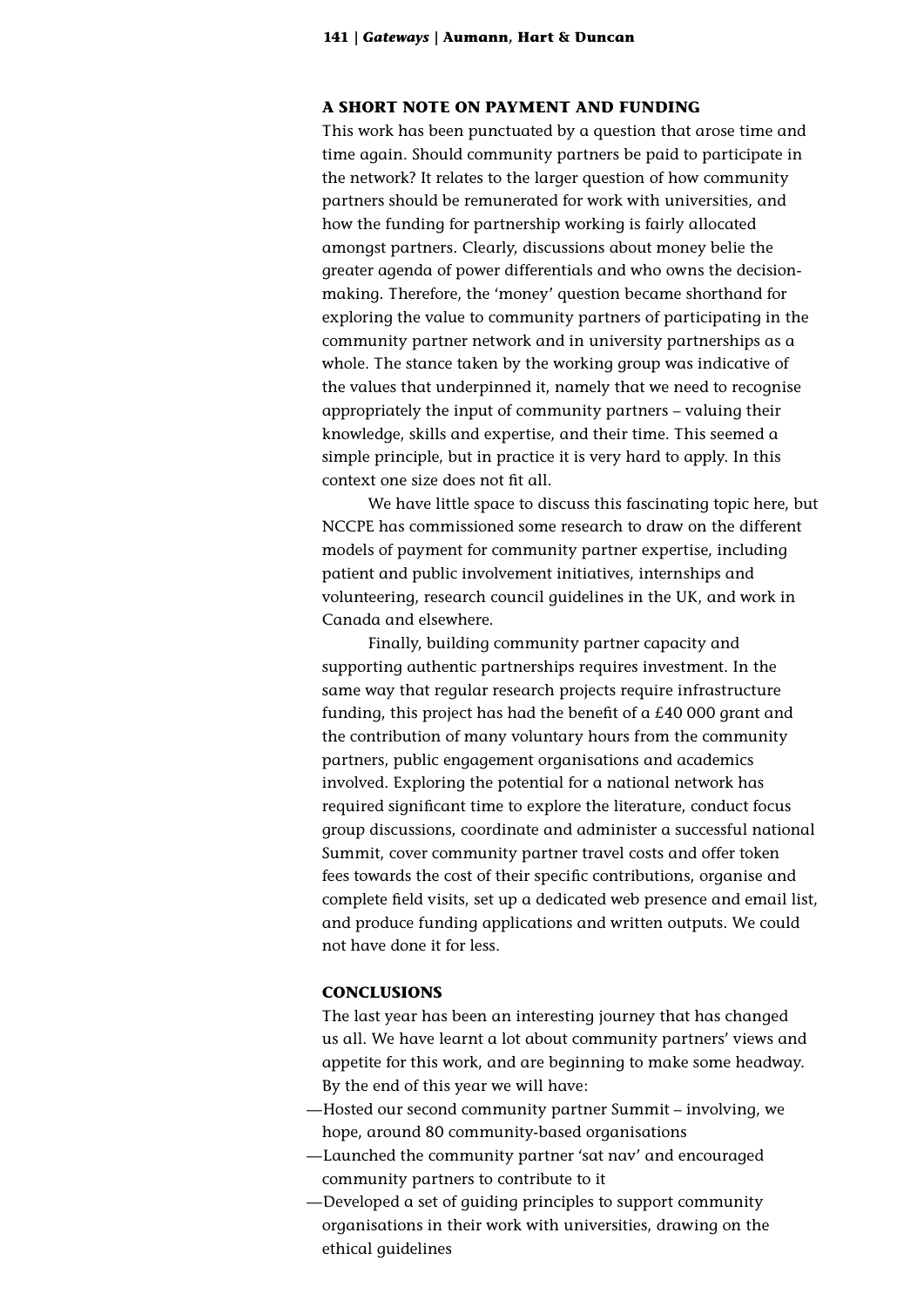—Explored models of funding to support the work of the network into the future.

Whilst the journey has been a challenge, there have been some really encouraging signs along the way. The Arts and Humanities Research Council has supported the development of the network and has a clear agenda for change. It has approached the network to explore the potential for community partners to sit on peer review panels for Connected Communities funding. This opportunity, whilst a small step in the right direction, provides a rare chance for community partners to be supported and funded to participate in a process that has an impact on us all.

We have been working with the NCCPE, and have had the opportunity to provide input to some of their thinking about how to support universities to improve how they work with communitybased organisations. They have agreed to help support the network and embed the community partner 'sat nav' into their website, ensuring it will be sustained beyond the current funding period.

And we have had the privilege of meeting livewires from across the world who have stories and experiences that help to take our thinking forward and give us confidence that communityuniversity partnership working is an important part of the ecosystem to build a better society. We are looking forward to the next phase of the journey.

#### **REFERENCES**

Aldrich, H 1999, *Organizations evolving*, Sage, London.

Arnstein, S 1969, 'A ladder of citizen participation', *Journal of American Planning Association*, vol. 35, no. 4, pp. 216–24.

Aumann, K, Bell, E, Carter, K, Duncan, S, Wolff, D & Hart, A 2012, *Setting the scene: UK Community Partner summit – 25th and 26th June, 2012: Building community university partnership resilience*, NCCPE, Bristol, UK, viewed 31 July 2013, [www.publicengagement.ac.uk/sites/default/files/Setting%20](http://www.publicengagement.ac.uk/sites/default/files/Setting%20the%20Scene_0.pdf) [the%20Scene\\_0.pdf](http://www.publicengagement.ac.uk/sites/default/files/Setting%20the%20Scene_0.pdf).

Banks, S, Armstrong, A, Carter, K, Graham, H, Hayward, P, Henry, A, Holland, T, Holmes, C, Lee, A, McNulty, A, Moore, N, Nayling, N, Stokoe, A & Strachan, A 2013, 'Everyday ethics in community-based participatory research', *Contemporary Social Science: Journal of the Academy of Social Sciences*, 22 May.

Blackburn, J & Holland, J (eds) 1998, *Who changes? Institutionalizing participation in development*, Intermediate Technology Publications Ltd, London.

Burns, D & Squires, H 2011, *Embedding public engagement in higher education: Final report of the national action research programme*, NCCPE, Bristol, UK, viewed 31 July 2013, [www.publicengagement.ac.uk/sites/](http://www.publicengagement.ac.uk/sites/default/files/Action%20research%20report_0.pdf) [default/files/Actionresearchreport\\_0.pdf](http://www.publicengagement.ac.uk/sites/default/files/Action%20research%20report_0.pdf).

Centre for Social Justice and Community Action, University of Durham & National Coordinating Centre for Public Engagement 2012, *Communitybased participatory research: A guide to ethical principles and practice*, NCCPE, Bristol, UK.

Department of Health 2006, *Our health, our care, our say*, Department of Health, London.